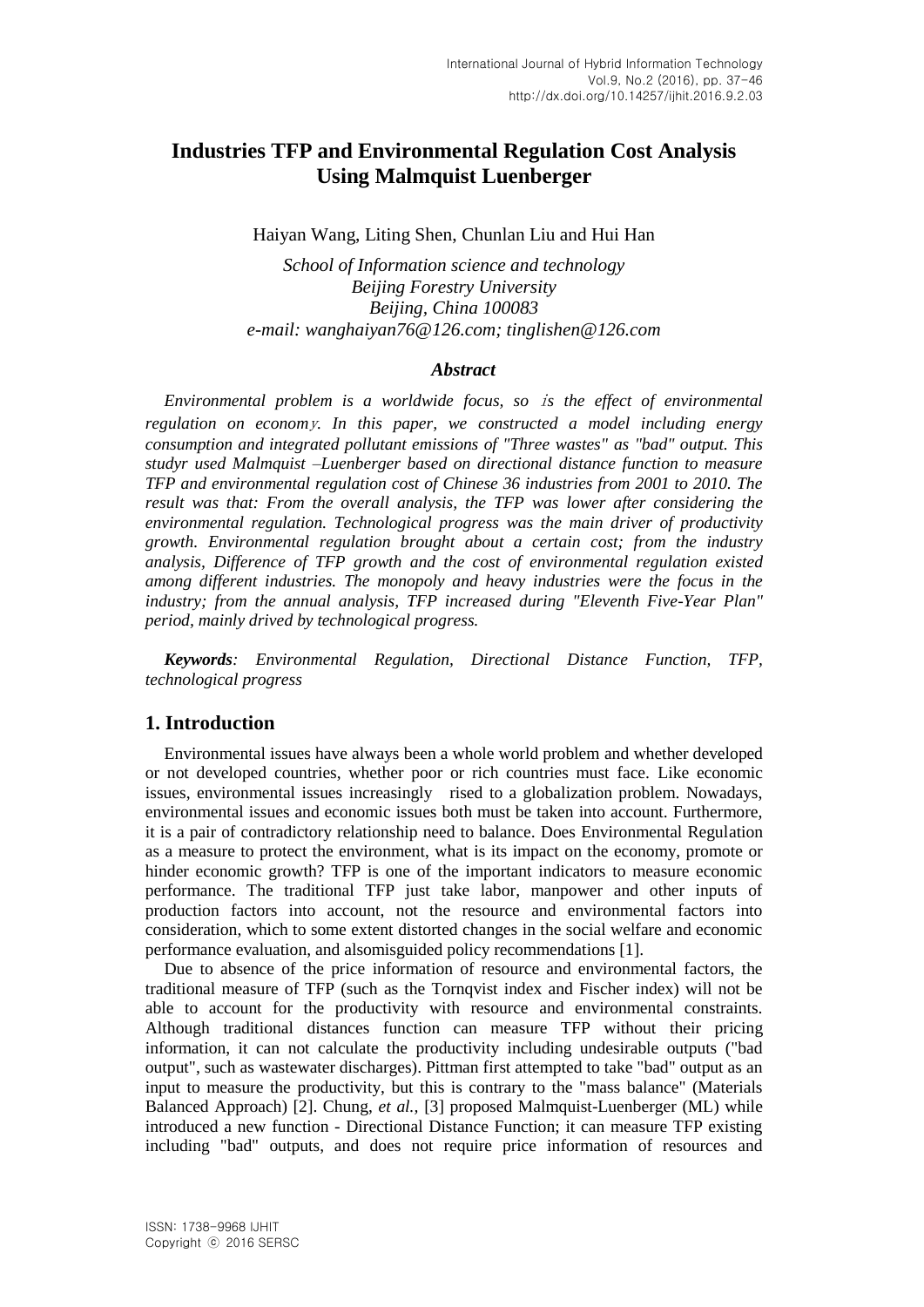environmental factors. ML index has played a certain role on measuring TFP existingincluding "good" output and "bad" outputs, the productivity growth can be further decomposed into efficiency change and technological progress.

In recent years, a large number of scholars have conducted empirical research on TFP. Tommy, *et al.,* [4] studied the Swedish CO2 emission taxes and the EU ETS for the paper industry in terms of productivity effects. Wang, *et al.,* [5] using ML measured the APEC 17 countries and regions, including CO2 emissions from 1980 to 2004, TFP growth and its components. They draw that after consideration of environmental regulation, APEC's TFP growth raise, technological progress is a source of its growth. Wang, *et al.,* used ML to measure regional TFP of China 1998-2007 with environmental constraints. The study found after considering environmental constraints, the Chinese regional industrial TFP index decreased, mainly promoted by technological progress. Ye, *et al.,* used ML index measure TFP under four different environmental regulation policies in all regions china 1999-2008, draw that environmental regulations will increase TFP. Shen, *et al.,* [8] considering SO2 emissions as a "bad" output, used the ML to calculate high energy-consuming industries TFP, and on the basis of studying industry and inter-provincial differences of high energy-consuming industries , the effective factors of TFP were analyzed . Wang, *et al.,* used the directional distance function and the ML to estimate TFP of 36 industrial China 2001-2008 with CO2 emissions constraints, the TFP levels were increased in different degrees. Chai [10] taking SO2 and COD emissions as "bad output", calculated the traditional TFP without considering environmental constraints and environment TFP considering environmental constraints using the data of 36 industries in China 2001-2009.

However, few people discuss the TFP in our industry perspective; few people do research with energy as an input; meanwhile, in selecting the "bad" output indicators, most take the single indicator, but we know pollutants include waste water, waste gas and solid waste. A single pollutant as "bad" output will cause some errors, and thus may mislead policy recommendations. Therefore, this article took 36 industries as the research object and the energy as an input, while selecting comprehensive pollutant emissions as "bad" output for TFP and environgment regulation cost studies.

# **2. Research Method**

### **2.1. Environmental Technology**

In order to integrate environmental considerations into the framework of efficiency analysis, we first need to construct a possibility set containing "good" output and "bad" output of the production. Fare [11] contained the structural relationship between the "bad" output, including output and factor resources into as environmental technology. First define  $\mathbf{x} = (\mathbf{x}^1, \mathbf{x}^2, ..., \mathbf{x}^N) \in \mathbb{R}^N_+$  as a set of input vectors,  $\mathbf{y} = (\mathbf{y}^1, \mathbf{y}^2, ..., \mathbf{y}^M) \in \mathbb{R}^M_+$  is a production of "good" output vector,  $\mathbf{b} = (\mathbf{b}^1, \mathbf{b}^2, \dots, \mathbf{b}^J) \in \mathbb{R}^J_+$  as the "bad" output vector (such as waste water, waste gas, solid waste). Simulating environment technology through the output set of  $p(x)$ .

$$
p(x) = \{(y,b): x \text{ can produce } (y,b)\}, x \in R_+^N
$$
 (1)

 $p(x)$  provides a description of all technologically feasible relationships between inputs and outputs.  $p(x)$  need to meet three assumptions:(1) "Bad" outputs joint weak disposability, if  $(y, b) \in p(x)$  and  $0 \le \theta \le 1$ , then  $(\theta y, \theta b) \in p(x)$ . This feature is considered "bad" products reduce the need to invest resources and facilities to control pollution, resulting in reduction of normal output because of a reduction in investment in production. This shows that there is a cost reduction of pollution, and thus the idea of environmental regulation included in the analysis framework. (2) Input and "good" output strong disposability, if  $x_1 \ge x_2$ , then  $p(x_1) \supseteq p(x_2)$ ; If  $(y_1, b) \in p(x)$  and  $y_1 \ge y_2$ ,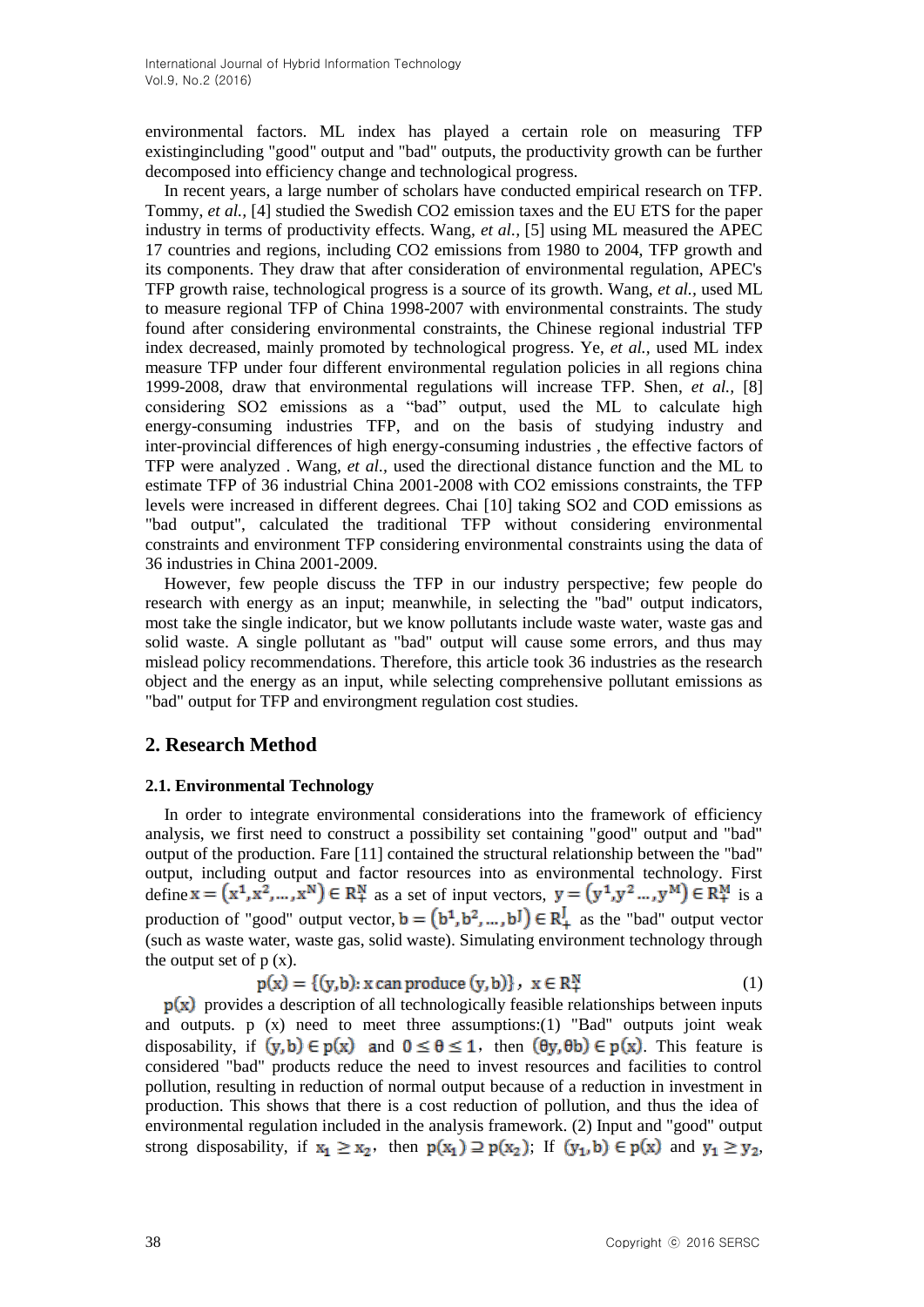then  $(y_2, b) \in p(x)$ . This feature is that "good" outputs are freely disposable, and "bad" outputs remain unchanged. (3) "Good" output and "bad" outputs null-joint. If  $(y, b) \in p(x)$  and  $b = 0$ , then  $y = 0$ . That is to say if there are no "bad" products, there would be no "good" products.

#### **2.2. Directional Distance Function**

The structure of environmental technology is conducive to the interpretation of the concept, but not contributing to the calculation, so a new function came out. DDF was first proposed by Chambers (1996) [12] as promotion of Luenberger (1992) profit function. Fare, *etc*., (2001) [13] according to Luenberger shortage function ideological construct DDF:

$$
D_0^{\mathsf{t}}(y^{\mathsf{t}}, x^{\mathsf{t}}, b^{\mathsf{t}}; g) = \sup\{\beta: (y^{\mathsf{t}}, b^{\mathsf{t}}) + \beta g \in p^{\mathsf{t}}(x^{\mathsf{t}})\}\tag{2}
$$

In the expression (2),  $\mathbf{g} = (\mathbf{g}_v, \mathbf{g}_b)$  expresses the direction of expansion of output vector, the choice of  $g$  is not unique, according to the different choice of the  $g$ , we can consider different case of environmental control.  $g = (-x, y, -b)$ , says y is proportional to the increase, inputs and b is proportional to the decrease.  $\beta$  is maximum feasible reduction in number of x, y, b.

In production process, we seek maximum profit. But at the same time, we have to take input into account; the producers cannot be infinitely large investment of resources in order to maximize the "good" output, so this paper uses DDF for the input have a certain constraints.

Suppose  $t = 1, \dots, T$  periods,  $k = 1, \dots, K$  producers using a vector of  $n = 1, \dots, N$  inputs to obtain a vector of  $m = 1, \ldots, M$  desirable outputs and a vector of  $j = 1, \ldots, J$ undesirables. Linear programming problem of producer  $k'(x^{t,k},y^{t,k'})$  under no environmental regulation and strict environmental regulation are as followed:

| No environmental regulation | Strict environmental regulation                                                                                                                                                                                                                                                                                                                                                                |
|-----------------------------|------------------------------------------------------------------------------------------------------------------------------------------------------------------------------------------------------------------------------------------------------------------------------------------------------------------------------------------------------------------------------------------------|
|                             | $\overrightarrow{D}_{\text{SO}}^{t}\Big(y^{t,k^{'}} ,x^{t,k^{'}} ,b^{t,k^{'}} ,-x^{t,k^{'}} ,y^{t,k^{'}} ,-b^{t,k^{'}} \Big)=\text{Max}\beta_{\text{s}}\overrightarrow{D}_{\text{WO}}^{t}\Big(y^{t,k^{'}} ,x^{t,k^{'}} ,b^{t,k^{'}} ,-x^{t,k^{'}} ,y^{t,k^{'}} ,-b^{t,k^{'}} \Big)=\text{Max}\beta_{\text{W}}$                                                                                 |
|                             | $\left\{\begin{aligned} &\sum_{k=1}^{K}z_{k}^{t}y_{km}^{t} \geq (1+\beta_{s})y_{km}^{t}, m=1,,M \\ &\sum_{k=1}^{K}z_{k}^{t}x_{km}^{t} \leq (1-\beta_{s})x_{km}^{t},~n=1,,N \end{aligned}\right. \hspace{0.25in} \hspace{0.25in} \hspace{0.25in} \left\{\begin{aligned} &\sum_{k=1}^{K}z_{k}^{t}y_{km}^{t} \geq (1+\beta_{w})y_{km}^{t}, m=1,,M \\ &\sum_{k=1}^{K}z_{k}^{t}b_{$<br>$k = 1, , K$ |

#### **2.3. Environmental Regulation Cost**

Under environmental regulation, the producers need to put some resources to control the environmental pollution, which is bound to reduce the output in the economy, reducing economic output is the cost of environmental regulation. Its value can get through model (3) and model (4) using the index that Domazlicky and Weber  $(2004)$ **Error! Reference source not found.** construct.

$$
Cost_{t} = \frac{1 + \vec{D}_{so}^{t}(y^{t,k',x^{t,k'},b^{t,k'}; -x^{t,k',y^{t,k'}}, -b^{t,k'})}{1 + \vec{D}_{wo}^{t}(y^{t,k',x^{t,k'},b^{t,k'}; -x^{t,k',y^{t,k'}}, -b^{t,k'})} - 1
$$
\n(5)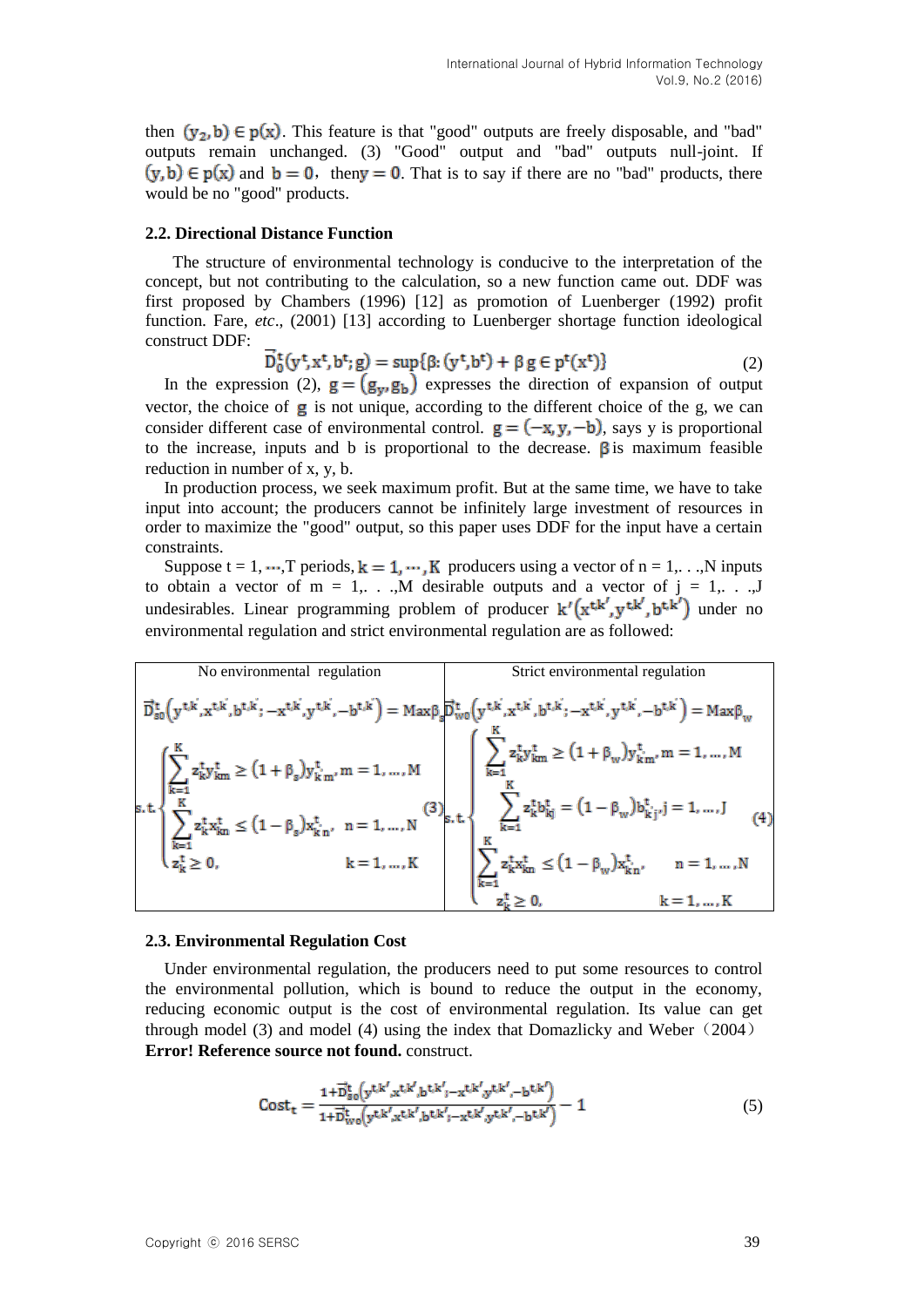#### **2.4. Malmquist-Luenberger Productivity Index**

Based on the DDF and M Index, Chung, et al., (1997) made the following definitions for Malmquist-Luenberger (ML) index based on period t and  $t + 1$ :

$$
ML_t^{t+1} = \left[ \frac{1 + \overrightarrow{D}_0^t(x^t, y^t, b^t, g^t)}{1 + \overrightarrow{D}_0^t(x^{t+1}, y^{t+1}, b^{t+1}, g^{t+1})} \times \frac{1 + \overrightarrow{D}_0^{t+1}(x^t, y^t, b^t, g^t)}{1 + \overrightarrow{D}_0^{t+1}(x^{t+1}, y^{t+1}, b^{t+1}, g^{t+1})} \right]^{-1/2}
$$
(6)

ML index can be decomposed into two parts, one for measuring efficiency changes (MLEFFCH), the other for measuring technical progress (MLTECH), decomposed expression is as follows:

$$
ML_t^{t+1} = MLEFFCH_t^{t+1} \times MLTECH_t^{t+1}
$$
\n<sup>(7)</sup>

$$
MLEFFCH_{t}^{t+1} = \frac{1+\overline{D}_{0}^{t}(x^{t}, y^{t}, b^{t}; g^{t})}{1+\overline{D}_{0}^{t+1}(x^{t+1}, y^{t+1}, b^{t+1}; g^{t+1})}
$$
(8)

$$
MLTECH_t^{t+1} = \left[ \frac{\{1+\overrightarrow{D}_0^{t+1}(x^t, y^t, b^t; g^t)\}\{1+\overrightarrow{D}_0^{t+1}(x^{t+1}, y^{t+1}, b^{t+1}; g^{t+1})\}}{\{1+\overrightarrow{D}_0^{t}(x^t, y^t, b^t; g^t)\}\{1+\overrightarrow{D}_0^{t}(x^{t+1}, y^{t+1}, b^{t+1}; g^{t+1})\}} \right]^{\frac{1}{2}}
$$
(9)

 $ML_t^{t+1}$ , MLEFFCH<sub>t</sub><sup>+1</sup> and MLTECH<sub>t</sub><sup>t+1</sup> greater than (less than) 1 represent productivity growth (decline), efficiency improvement (deterioration) and cutting-edge technical progress (regress).

### **3. Empirical Research**

This paper took 36 Chinese industries in 2001-2010 as the research object from "China Statistical Yearbook". However, some data of "Mining of Other Ores", "Manufacture of Measuring Instruments and Machinery for Cultural Activity and Office Work", and "Manufacture of Artwork and Other Manufacturing Recycling and Disposal of Waste" are missing, in order to maintain the industry classification consistency and continuity in the "energy index, environmental indicators and economic indicators", the sample data to be removed, eventually identified 36 industries. In this paper, the industries were the enterprises above designated size, industry data were from the "China Statistical Yearbook "and "Environment Statistical Yearbook".

### **3.1. Data and Variables**

(1) Capital input: choose the annual average balance of net fixed assets as the capital input. For price deflator, we used price index for investment in fixed assets and chose base period is 2001. (2) Labor input: labor input is generally measured by the labor time or labor number. Due to the labor time is difficult to obtain and no corresponding index data in "China Statistical Yearbook", so we chose the above-scale industries Annual Average the number of labor as labor input. (3) Energy input: industrial enterprises, economic activities cannot do without certain energy. The paper chose industry's total energy consumption as a resource input of each industry. (4)"Good" output: The choice of "good" output indicators have always been of great controversy, and some scholars chose the total industrial output value, some chose the industrial added value, but most scholars tend to chose the industrial added value. However, industrial added value in 2009-2010, cannot obtain in "China Statistical Yearbook", so it took total industrial output value to calculate the good output. (5) "Bad" output: The choice of "bad" output indicators is more numerous than the "good" output indicators. For a more comprehensive and more integrated assessment of the economic performance under environmental regulation, choose comprehensive environmental indicators. The total discharge of industrial wastewater, industrial sulfur dioxide emissions and emissions of industrial solid waste was "bad" output.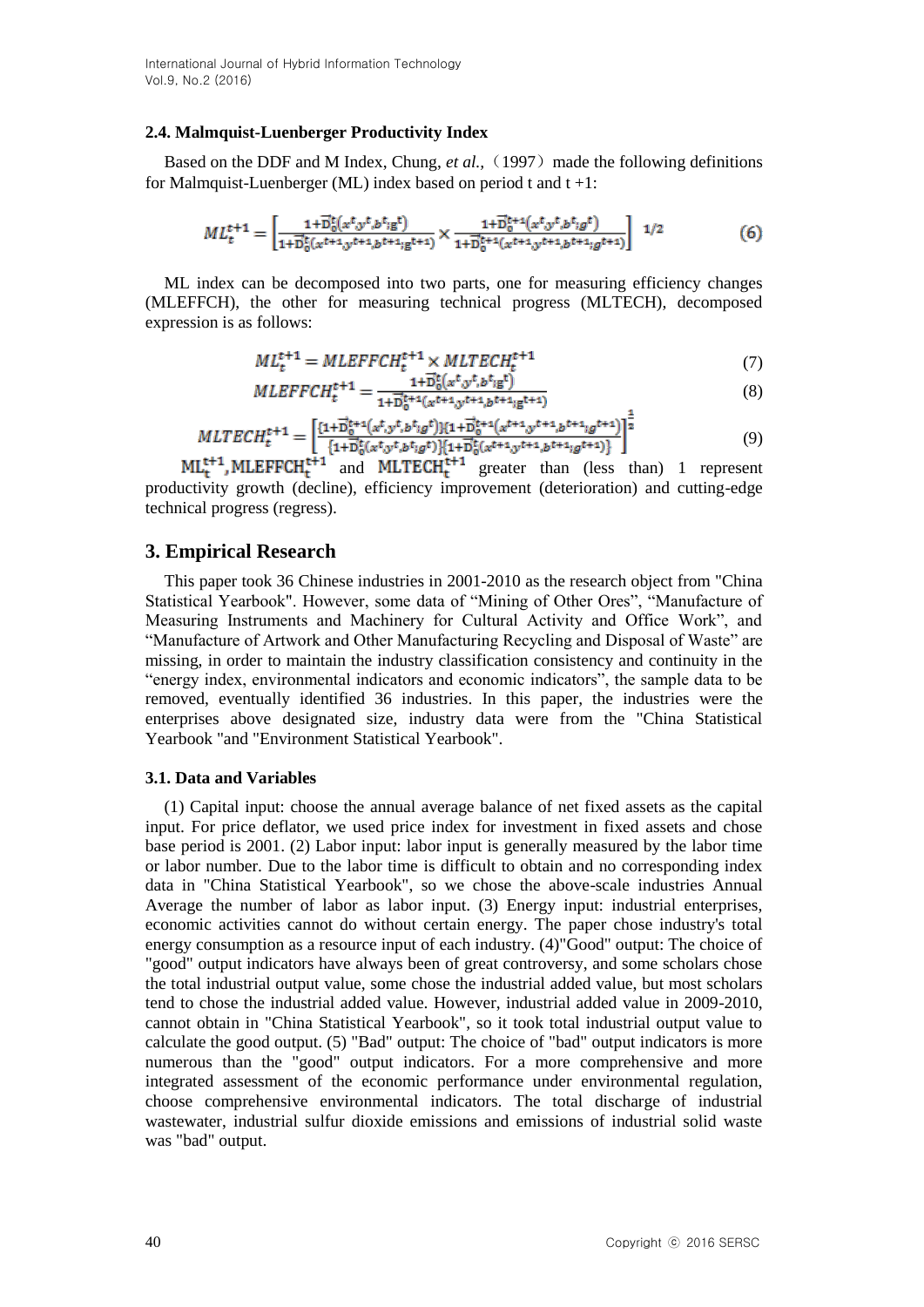#### **3.2. Empirical Results and Analysis**

According to the research methods and data processing above, estimated economic and environmental indicators results under environmental regulation and without environmental regulation through Matlab 7.0 software programming.

Based on the environmental technical efficiency (ETE), the industries are divided into three types: highly coordinated industry, more coordinated and uncoordinated industry sectors. 36 industries data results are summarized in Table 1 below according to these three types:

|                                |                       |                   | Under environmental regulation | Without environmental regulation | COS       |           |                  |           |       |
|--------------------------------|-----------------------|-------------------|--------------------------------|----------------------------------|-----------|-----------|------------------|-----------|-------|
| Type                           | ML                    | <b>MLEFC</b><br>Н | <b>MLTEC</b><br>Н              | <b>ETE</b>                       | M         | MEFC<br>Н | <b>MTEC</b><br>Н | TE        |       |
| Highly coordinated<br>industry | 1.06                  | 1.016             | 1.071                          | 0.90<br>∍                        | 1.33      | 1.010     | 1.367            | 0.81<br>9 | 0.119 |
| More coordinated industry      | 1.07<br>↑             | 1.016             | 1.062                          | 0.73                             | 1.20      | 1.009     | 1.213            | 0.70<br>4 | 0.042 |
| Uncoordinated industry         | 1.06<br>2             | 1.014             | 1.044                          | 0.63                             | 1.12<br>8 | 1.010     | 1.138            | 0.62<br>3 | 0.017 |
| Total                          | 1.06<br>$\mathcal{L}$ | 1.015             | 1.060                          | 0.75                             | 1.22      | 1.009     | 1.239            | 0.71<br>7 | 0.059 |

### **Table 1. The Average Annual ML Index, Composition Decomposition and Environmental Regulation Cost**

(1) Overall, after considering the undesirable output "bad" products, that is, considering environmental regulation, the TFP decreased, which can show that the traditional measurement methods overestimate TFP. It also shows, without considering the environmental regulation, companies don't need to put part of resources (labor and capital) into environmental regulation input as to reduce environmental pollution. Instead, companies can invest these part resources in the production process, resulting in more "good" output.

(2) In the case of environmental regulation, the overall average TFP index was 1.067, indicating that the various sectors of the average annual TFP growth rate was 6.7%. From an average sense, this productivity growth of 6.7%, 1.5% of which technical efficiency promote, 6.0% of which technological progress promote. This shows that our industry efficiency improves and technology progress is the main driver of productivity growth. This paper further analyzed from the time point of view, shown in Figure 1. TFP change was the common result of comprehensive technical efficiency change and technological progress. In the production process, , companies strive to try to find a balance between economic development and the constraints of environmental regulation.



**Figure 1. Industry Average TFP and Component Decomposition of ML in 2001-2010**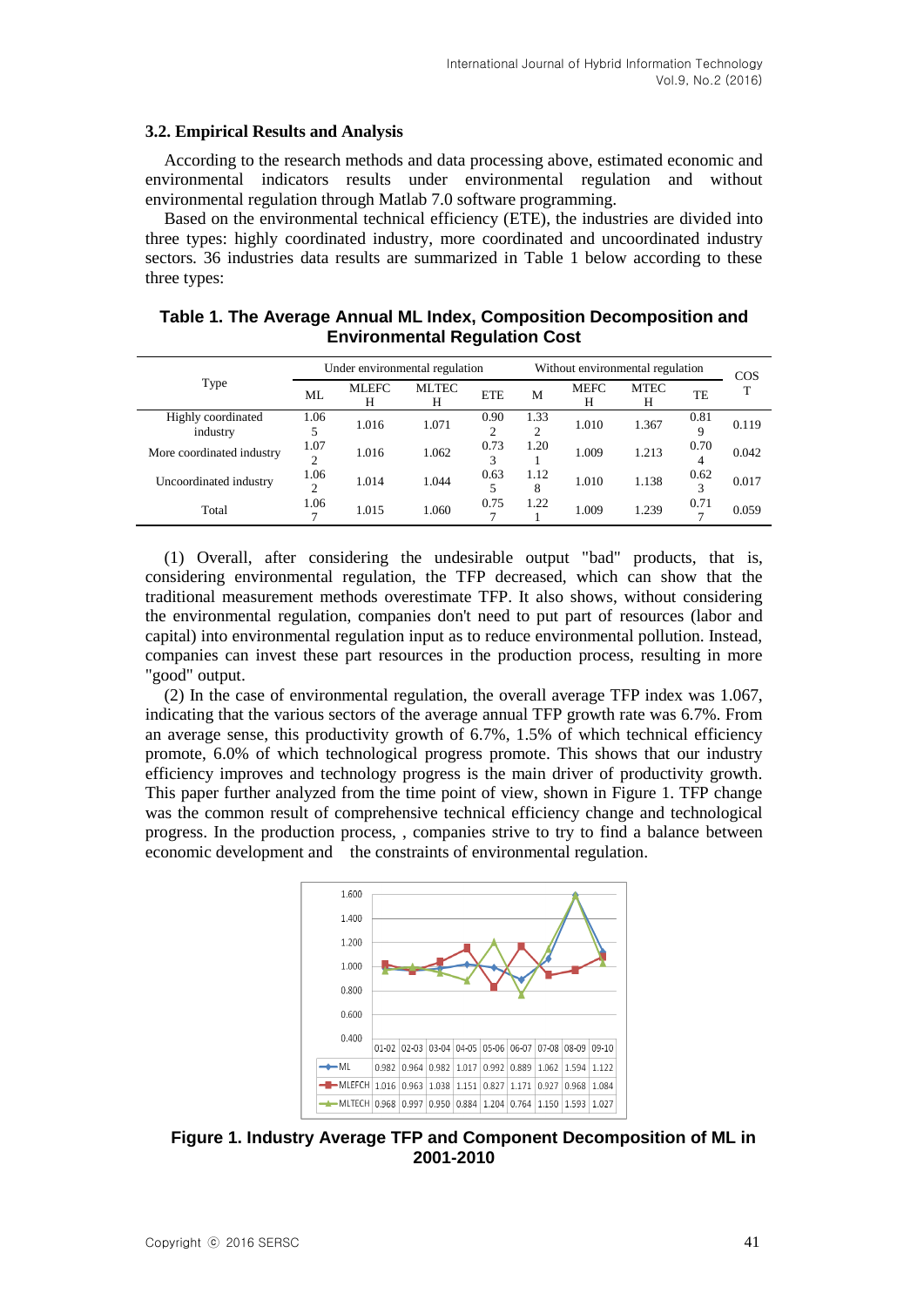International Journal of Hybrid Information Technology Vol.9, No.2 (2016)



**Figure 2. Comparison Sample Changes in Period Two Stages**

(3) From the industry perspective, after considering the environmental regulation, ML didn't descend as the performance of industry coordination. On the contrary, ML of more coordination industry is the largest. This phenomenon shows that no necessary connection between TFP and the industry coordination. Meanwhile, the paper also found that TFP are quite different between Chinese industrial sectors. Of which 10 industries showed a decrease in productivity. In these 10 industries, including two highly coordinated industries, four more coordinated industries and four uncoordinated coordination industries. Three industries showed "efficiency change" and "technical progress" "double low" of the 10 industries, respectively, "Manufacture of Textile", "Manufacture of Paper and Paper Products" and "Manufacture of Non-metallic Mineral Products" for all these three industries in order to improve factor productivity, need to introduce appropriate technology or perform certain technological innovation, thus promote technological progress. Meanwhile, they must in an appropriate way to use these technologies to improve technical efficiency. The remaining seven industries all showed regression techniques, and a number of them are monopoly industries and traditional industries, such as "Mining and Washing of Coal", "Mining and Processing of Ferrous Metal Ores" and "Production and Supply of Electric Power and Heat Power". These industries will face some difficulties on technological innovation. Meanwhile, they have been emphasis and difficulty of our environmental regulation . (See appendix Table 1)

(4) This study sample time spans China two important periods - "Fifteen- Year Plan" and "Eleventh Five-Year Plan", so this paper was divided into two period's interval: 2001-2005 and 2006-2010, the results were shown in Figure 2. From the figure we can see that in the "Eleventh Five-Year Plan" period, both TFP and technological progress have improved, however, technical efficiency was presented as worse. In the "Eleventh Five-Year Plan" period, TFP growth can be considered mainly driven by technological progress. In the background of "Eleventh Five-Year Plan", facing environmental regulation, the industries introduced a series of advanced technology and equipment and conducted a series of technological innovation activities. However, in the process of economic development introduced advanced technology cannot meet the conditions of their economic development, resulting in reduced matching technical skills, also led to the deterioration of technical efficiency. From the industry perspective, the industries of TFP had increased were about 77.8% of the industry in the period 2006-2010. TFP of five industries among the above-mentioned ten industries in the "Eleventh Five-Year Plan" period, had been improved, namely "Manufacture of Textile", "Manufacture of Paper and Paper Products", "Manufacture of Non-metallic Mineral Products", "Production and Supply of Electric Power and Heat Power". Although these industries TFP is low, but in the "Eleventh Five-Year Plan" period, has a certain degree of improvement.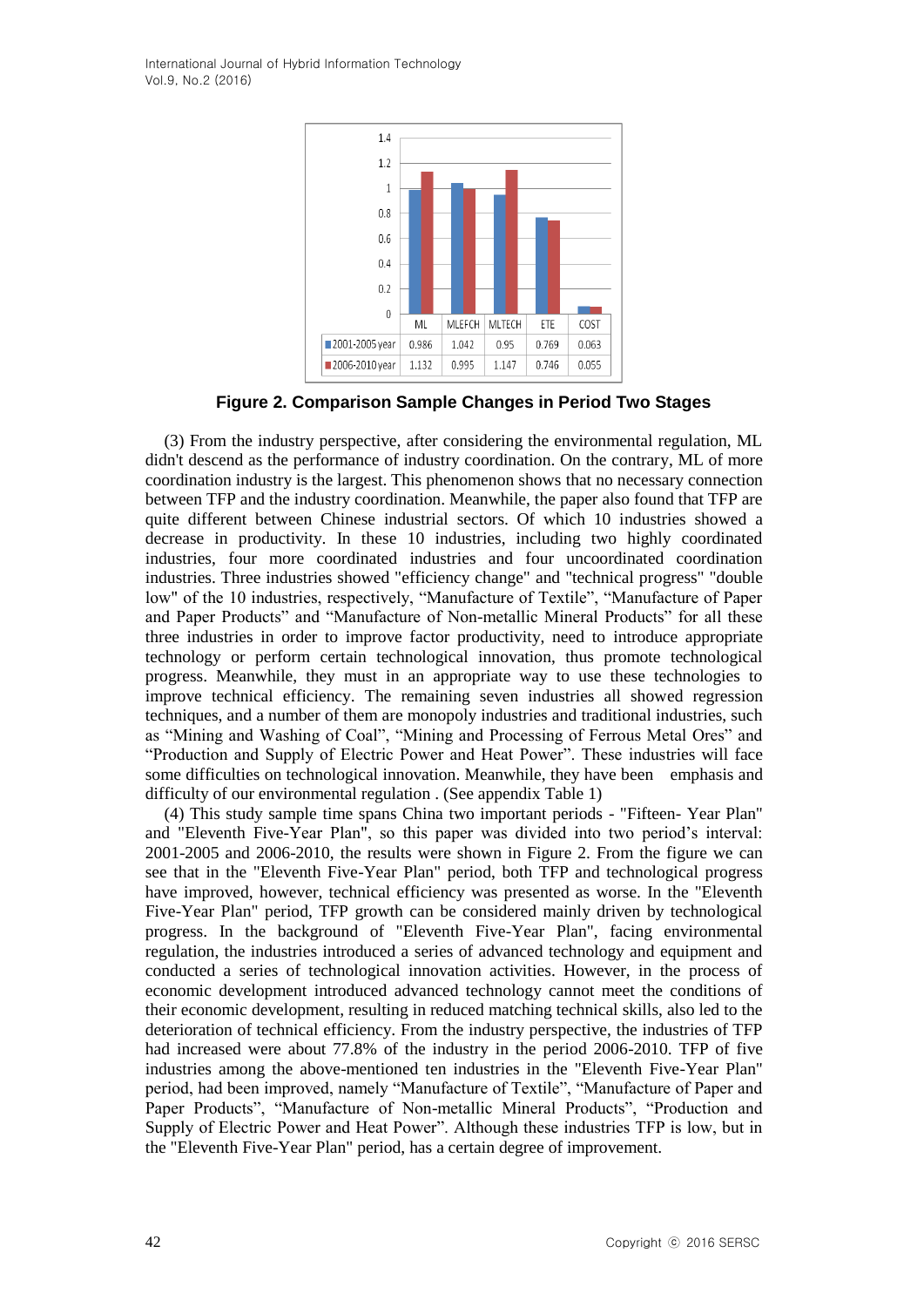(5) From environmental regulation cost analysis, environmental regulation can cause some loss of productivity seen from Table 1, *i.e.,* environmental regulation has a cost to some extent. Environmental regulation cost have some differences between the industries, the top five industries (at the cost of regulation descending order) were: "Mining and Processing of Non-Ferrous Metal Ores"," Mining and Processing of Ferrous Metal Ores", "Extraction of Petroleum and Natural Gas" and "Extraction of Petroleum and Natural Gas". The environmental regulation cost of "Manufacture of Paper and Paper Products" as one of the most concerns industries was sixth. Thus industries with much environmental regulations cost found are also those monopolies and heavy industries. This will be the key and difficulty for our environmental regulation. From Figure 2, we find that in the "Eleventh Five-Year Plan" period, the environmental regulation cost has a certain degree of reduction, which means environmental regulation is effective.

### **4. Conclusion**

This paper used Malmquist-Luenberger index which based on directional distance function to estimate the total factor productivity and environmental regulation cost of Chinese 36 industrial. In this model we took energy consumption as an input and comprehensive "three wastes" emissions as the "bad" output, making the input and output more in line with actual production process.

Research showed that the rate ofaverage annual TFP growth in various industries was 6.7%, driven by 1.5% technical efficiencyand 6.0% technological progress which indicated technological progress is the main driving force of productivity growth. We also found that TFP was reduced after considering environmental regulation and there was a certain cost in environmental regulation. Classified by the environmental technology efficiency, we found there is no necessary connection between TFP and the industry coordination; the exponential growth of total factor productivity was quite different between Chinese industrial. 10 industries showed a decrease in productivity, the environmental regulation focus "Mining and Washing of Coal", "Mining and Processing of Ferrous Metal Ores", "Production and Supply of Electric Power and Heat Power" and "other monopolistic strong and heavy industries". In the "Eleventh Five-Year Plan" period, total factor productivity index had improved, so as the technological progress, and however, technical efficiency was presented as worse. The main reason was the introduction of advanced technology or equipment was incompatible with business development at the economic level.

# **Acknowledgment**

This work is supported by the Fundamental Research Funds for the Central Universities (TD2014-02) and Beijing Excellent Talents Training Project (2013D009046000006). The authors also gratefully acknowledge the helpful comments and suggestions of the reviewers, which have improved the presentation.

# **References**

- [1] A. Hailu and T. S. Veeman, "Environmentally sensitive productivity analysis of the Canadian pulp and paper industry, 1959-1994: an input distance function approach", Journal of Environmental Economics and Management, vol. 40, **(2000)**, pp. 251-274.
- [2] S. Murty, R. R. Russell and S. B. Levkoff, "On modeling pollution-generating technologies", Journal of environmental economics and management, vol. 64, **(2012)**, pp. 117-135.
- [3] Y. H. Chung, R. Färe and S. Grosskopf, "Productivity and undesirable outputs: a directional distance function approach", Journal of Environmental Management, vol. 51, **(1997)**, pp. 229-240.
- [4] T. Lundgren, P. Marklund, E. Samakovlis and W. Zhou, "Carbon prices and incentives for technological development", Available at SSRN 2259517, **(2013)**.
- [5] W. Bing, W. Yanrui and Y. Pengfei, "Environmental Regulation and Total Factor Productivity Growth: An Empirical Study of the APEC Economies", Economic Research Journal, vol. 5, **(2008)**, pp. 19-33.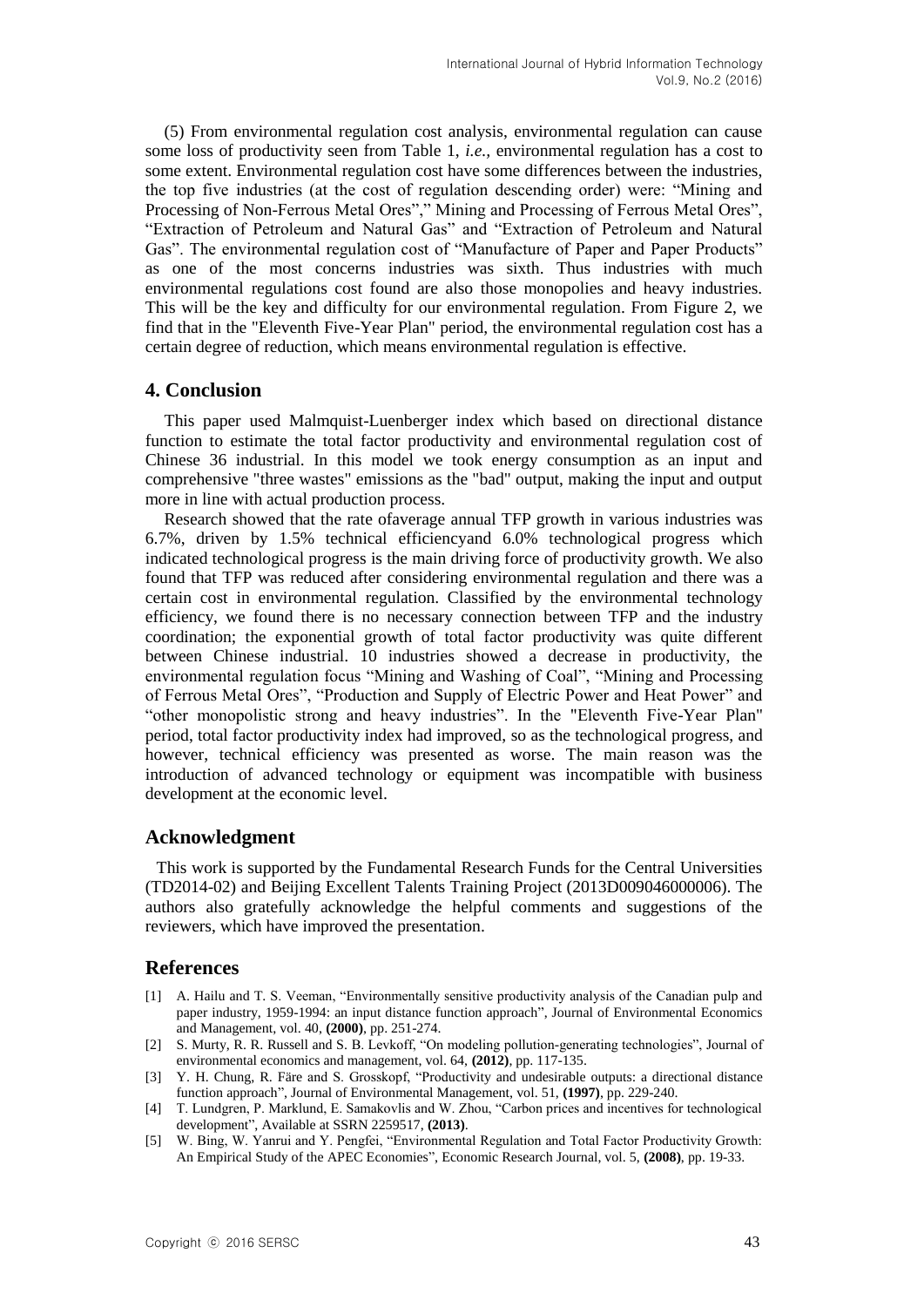- [6] B. W. L. Wang, "An Empirical Study on Industry Technical Efficiency and Total Factor Productivity and Its Determinants under Environmental Constraint in China's Regional Economies", South China Journal of Economics, vol. 11, **(2010)**, pp. 4.
- [7] X. Ye and L. Peng, "Research on Regulation Efficiency and TFP of Environmental Regulation in China from 1999 to 2008", Finance & Trade Economics, vol. 2, **(2011)**, pp. 19.
- [8] K. SHEN and J. GONG, "Environmental Pollution, Technical Progress, and Productivity Growth of Energy-intensive Industries in China-Empirical Stu0dy Based on ETFP", China Industrial Economics, vol. 12, **(2011)**, pp. 4.
- [9] X. Wang and J. Ye, "Study on total factor energy efficiency and its influencing factors under the constraint of carbon dioxide emission", Soft Sci., vol. 26, **(2012)**, pp. 73-78.
- [10] C. Zhixian, "Utilizing foreign investment, environmental constraint and TFP growth of China's industry: comparative research based on Malmquist index and Malmquist-Luenberger index", Technology Economics, vol. 1, **(2013)**, pp. 12.
- [11] R. Färe, S. Grosskopf and C. A. Pasurka Jr, "Environmental production functions and environmental directional distance functions", Energy, vol. 32, **(2007)**, pp. 1055-1066.
- [12] R. G. Chambers, Y. Chung and R. Färe, "Benefit and distance functions", Journal of economic theory, vol. 70, **(1996)**, pp. 407-419.
- [13] R. Färe, S. Grosskopf and C. A. Pasurka Jr, "Accounting for air pollution emissions in measures of state manufacturing productivity growth", Journal of Regional Science, vol. 41, **(2001)**, pp. 381-409.
- [14] B. R. Domazlicky and W. L. Weber, "Does environmental protection lead to slower productivity growth in the chemical industry?", Environmental and Resource Economics, vol. 28, **(2004)**, pp. 301-324.

# **Appendix**

#### **Table 1. National 36 Industry Average Ml Index, Composition Decomposition and Environmental Regulation Costs**

|                                                                               | ML    | ML<br><b>EFCH</b> | ML<br><b>TECH</b> | <b>ETE</b> | M     | $M -$<br><b>EFCH</b> | $M-$<br><b>TECH</b> | TE    | COST  |
|-------------------------------------------------------------------------------|-------|-------------------|-------------------|------------|-------|----------------------|---------------------|-------|-------|
| Mining and Washing of Coal                                                    | 0.966 | 1.022             | 0.959             | 0.636      | 1.117 | 1.016                | 1.120               | 0.613 | 0.037 |
| Extraction of Petroleum and<br><b>Natural Gas</b>                             | 1.099 | 1.020             | 1.092             | 0.822      | 1.114 | 1.003                | 1.196               | 0.726 | 0.139 |
| Mining and Processing of<br>Ferrous Metal Ores                                | 0.899 | 1.012             | 0.926             | 0.855      | 1.066 | 1.015                | 1.072               | 0.632 | 0.353 |
| Mining and Processing of<br>Non-Ferrous Metal Ores                            | 1.065 | 1.017             | 1.073             | 0.963      | 1.101 | 1.007                | 1.117               | 0.649 | 0.495 |
| Mining and Processing of<br>Nonmetal Ores                                     | 0.996 | 1.017             | 0.989             | 0.587      | 1.033 | 1.014                | 1.028               | 0.579 | 0.014 |
| Processing of Food from<br><b>Agricultural Products</b>                       | 0.946 | 1.014             | 0.968             | 0.746      | 1.260 | 1.013                | 1.291               | 0.732 | 0.020 |
| Manufacture of Foods                                                          | 1.044 | 1.015             | 1.051             | 0.703      | 1.240 | 1.014                | 1.249               | 0.696 | 0.010 |
| Manufacture of Beverages                                                      | 0.901 | 1.005             | 0.919             | 0.696      | 1.281 | 1.004                | 1.309               | 0.687 | 0.013 |
| Manufacture of Tobacco                                                        | 1.127 | 1.015             | 1.111             | 0.982      | 1.708 | 1.016                | 1.692               | 0.982 | 0.000 |
| Manufacture of Textile                                                        | 0.932 | 0.976             | 0.971             | 0.745      | 1.071 | 0.974                | 1.116               | 0.738 | 0.010 |
| Manufacture of Textile<br>Wearing Apparel, Footware,<br>and Caps              | 1.162 | 1.025             | 1.154             | 0.734      | 1.374 | 1.022                | 1.367               | 0.728 | 0.008 |
| Manufacture of Leather, Fur,<br>Feather and Related Products<br>Processing of | 1.085 | 1.034             | 1.070             | 0.810      | 1.416 | 1.033                | 1.407               | 0.801 | 0.012 |
| Timber, Manufacture of<br>Wood, Bamboo, Rattan, Palm,                         | 1.160 | 1.014             | 1.106             | 0.613      | 1.113 | 1.014                | 1.116               | 0.612 | 0.002 |
| Manufacture of Furniture                                                      | 1.159 | 1.063             | 1.093             | 0.740      | 1.470 | 1.029                | 1.445               | 0.685 | 0.084 |
| Manufacture of Paper and<br>Paper Products                                    | 0.939 | 0.982             | 0.954             | 0.739      | 1.060 | 0.987                | 1.091               | 0.659 | 0.113 |
| Printing, Reproduction of<br>Recording Media                                  | 1.164 | 1.026             | 1.150             | 0.725      | 1.282 | 1.017                | 1.241               | 0.641 | 0.138 |
| Manufacture of Articles For<br>Culture, Education and Sport<br>Activity       | 1.157 | 1.045             | 1.154             | 0.775      | 1.307 | 1.019                | 1.324               | 0.711 | 0.088 |
| Processing of Petroleum,<br>Coking, Processing of Nuclear<br>Fuel             | 1.070 | 1.022             | 1.065             | 0.978      | 1.021 | 1.008                | 1.076               | 0.971 | 0.007 |
| Manufacture of Raw Chemical<br>Materials and Chemical<br>Products             | 1.048 | 0.979             | 1.076             | 0.711      | 0.995 | 0.982                | 1.029               | 0.695 | 0.022 |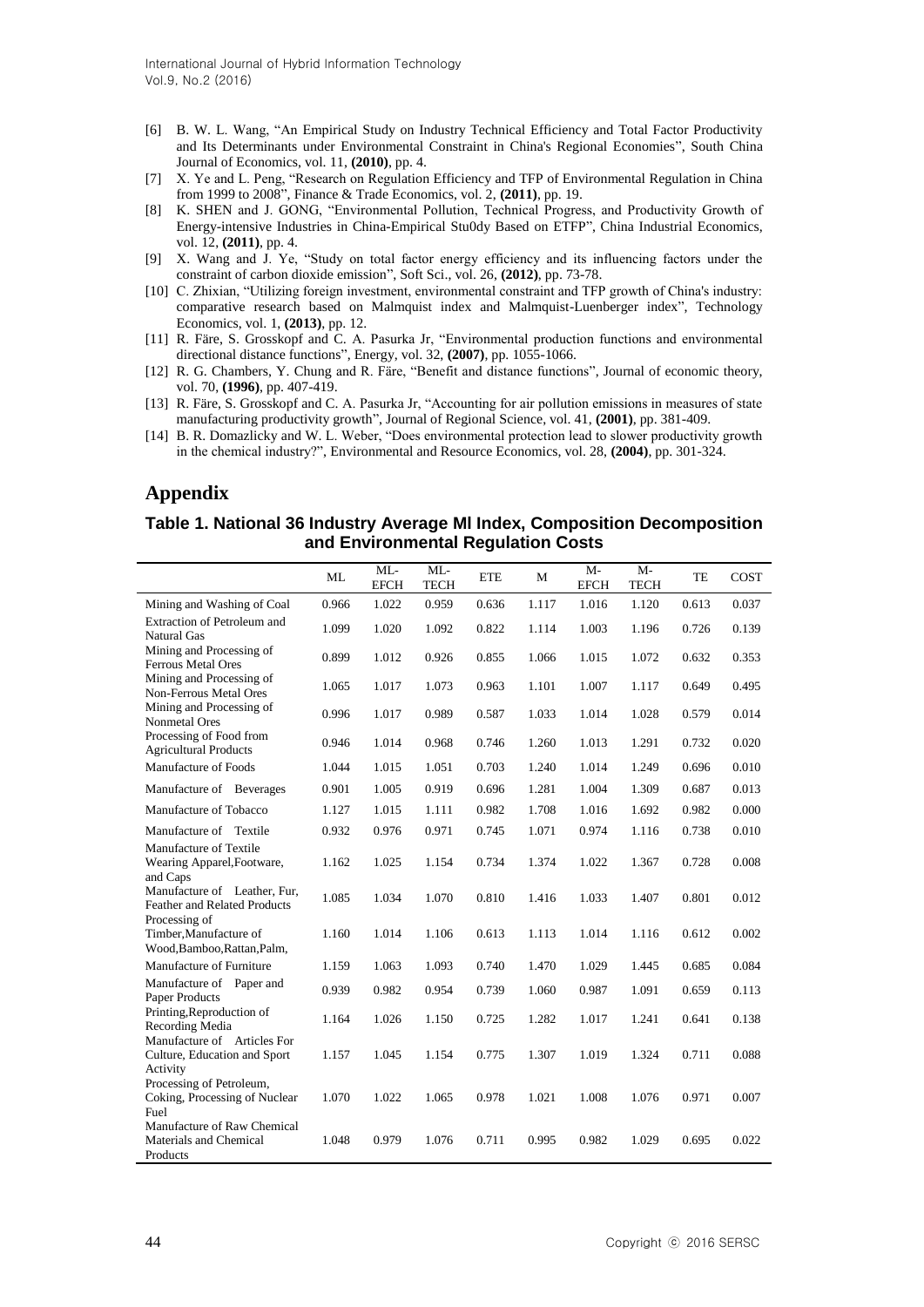|                                                                       | ML    | ML<br><b>EFCH</b> | ML<br><b>TECH</b> | <b>ETE</b> | M     | $M-$<br><b>EFCH</b> | $M -$<br><b>TECH</b> | TE    | <b>COST</b> |
|-----------------------------------------------------------------------|-------|-------------------|-------------------|------------|-------|---------------------|----------------------|-------|-------------|
| Manufacture of Medicines                                              | 1.083 | 1.002             | 1.095             | 0.695      | 1.291 | 1.002               | 1.307                | 0.689 | 0.009       |
| Manufacture of Chemical<br><b>Fibers</b>                              | 0.964 | 1.022             | 0.963             | 0.726      | 1.127 | 1.021               | 1.130                | 0.710 | 0.022       |
| Manufacture of Rubber                                                 | 1.179 | 1.010             | 1.055             | 0.700      | 1.144 | 1.011               | 1.156                | 0.698 | 0.003       |
| Manufacture of Plastics                                               | 1.179 | 1.018             | 1.069             | 0.682      | 1.149 | 1.004               | 1.163                | 0.642 | 0.060       |
| Manufacture of Non-metallic<br><b>Mineral Products</b>                | 0.982 | 0.998             | 0.992             | 0.617      | 1.004 | 0.998               | 1.015                | 0.606 | 0.018       |
| Smelting and Pressing of<br><b>Ferrous Metals</b>                     | 1.062 | 1.018             | 1.054             | 0.783      | 1.021 | 1.013               | 1.031                | 0.744 | 0.052       |
| Smelting and Pressing of<br>Non-ferrous Metals                        | 1.009 | 1.014             | 1.013             | 0.734      | 1.062 | 1.014               | 1.072                | 0.718 | 0.024       |
| Manufacture of Metal Products                                         | 1.156 | 1.028             | 1.137             | 0.679      | 1.127 | 1.017               | 1.142                | 0.677 | 0.004       |
| Manufacture of General<br><b>Purpose Machinery</b>                    | 1.161 | 1.020             | 1.147             | 0.722      | 1.269 | 1.004               | 1.295                | 0.705 | 0.025       |
| Manufacture of Special<br>Purpose Machinery                           | 1.149 | 1.028             | 1.124             | 0.714      | 1.333 | 1.009               | 1.351                | 0.703 | 0.015       |
| Manufacture of Transport<br>Equipment                                 | 1.072 | 1.022             | 1.059             | 0.842      | 1.570 | 1.007               | 1.564                | 0.824 | 0.022       |
| Manufacture of Electrical<br>Machinery and Equipment                  | 1.112 | 1.014             | 1.128             | 0.918      | 1.502 | 1.013               | 1.545                | 0.829 | 0.108       |
| Manufacture of<br>Communication<br>Equipment, Computers and<br>Other  | 1.179 | 1.000             | 1.188             | 0.984      | 1.616 | 0.993               | 1.640                | 0.970 | 0.015       |
| Manufacture of Measuring<br>Instruments and Machinery for<br>Cultural | 1.170 | 1.021             | 1.152             | 0.831      | 1.465 | 1.006               | 1.511                | 0.803 | 0.035       |
| Production and Distribution of<br>Electric Power and Heat Power       | 0.839 | 1.002             | 0.915             | 0.933      | 1.076 | 1.005               | 1.218                | 0.826 | 0.129       |
| Production and Distribution of<br>Gas                                 | 1.141 | 1.029             | 1.117             | 0.598      | 1.116 | 1.027               | 1.121                | 0.591 | 0.011       |
| Production and Distribution of<br>Water                               | 1.057 | 1.005             | 1.058             | 0.542      | 1.053 | 1.002               | 1.059                | 0.538 | 0.007       |
| Total                                                                 | 1.067 | 1.015             | 1.060             | 0.757      | 1.221 | 1.009               | 1.239                | 0.717 | 0.059       |

International Journal of Hybrid Information Technology Vol.9, No.2 (2016)

# **Authors**



### **Haiyan Wang**

Place of Birth: Heilongjiang Province, China Date of Birth: 11-13-1976 E-mail: wanghaiyan76@126.com Mobile: 13020040767 Associate professor, Beijing Forestry University, Beijing, China